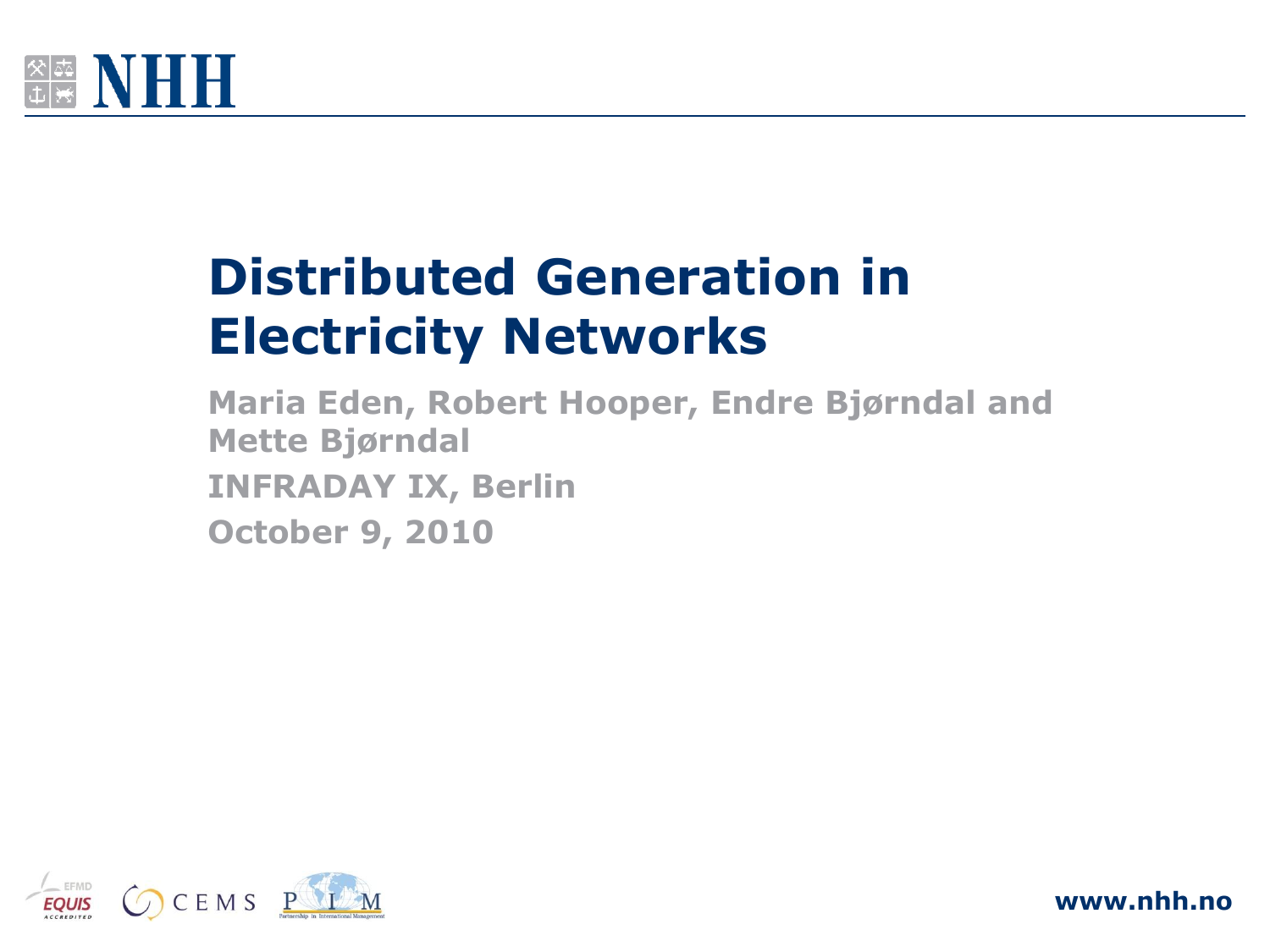

# **Agenda**

- Background
	- Norwegian market
	- Regulation model
- Effects of Distributed Generation on the model
	- A typical DG project
	- Effects of the project for individual companies and the industry
	- Sensitivity analysis of the DG coefficient
- Effects of changes in the benchmarking model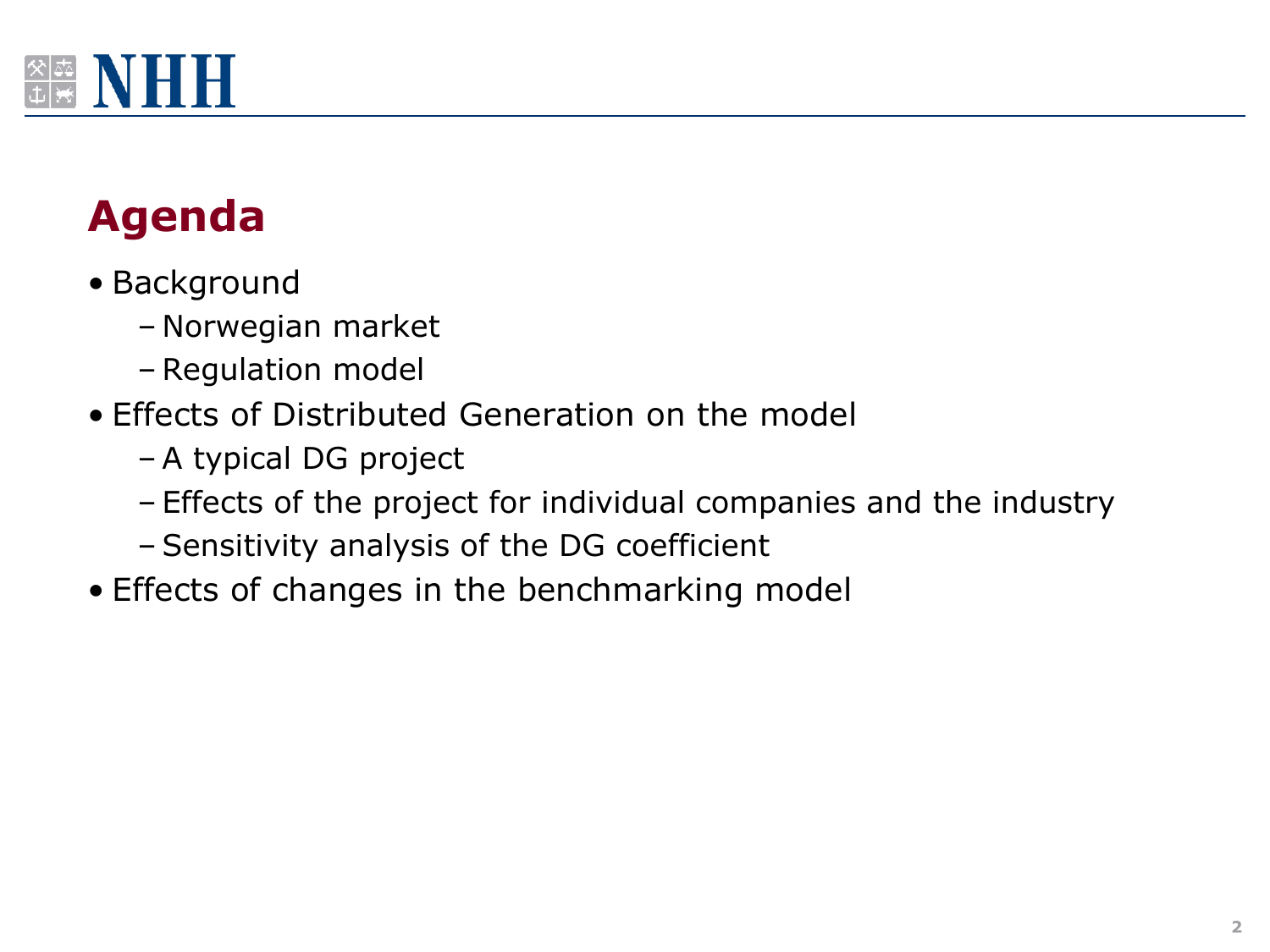

### **Background**

- Norwegian electricity sector
	- Competitive supply and demand for power
	- Regulated transmission and distribution
		- Incentive regulation from 1997
		- Third regulation period from 2007
			- Changes every 5 years
			- NVE is looking at a new modification to start in 2012
- Regulatory model 2010
	- Cost norm based on benchmarking analysis
		- Separate models for distributions and transmission
			- 2-stage model for distribution (DEA & regression)
			- Pure DEA model for transmission
	- *Revenue Cap* = *Cost Norm* x 0.6 + *Cost Base* x 0.4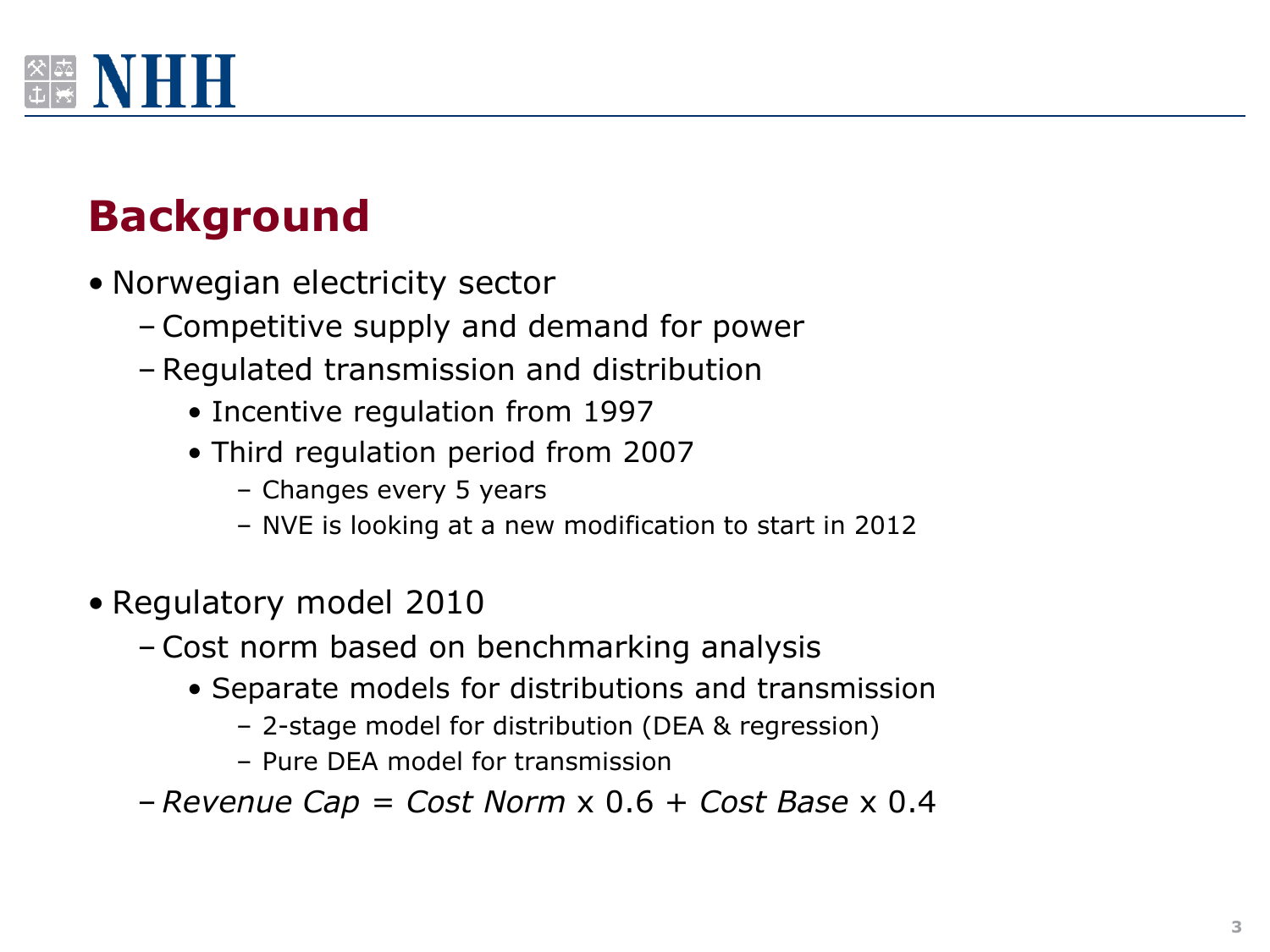

# **Benchmarking Model – Stage One**

- •DEA
	- –Input-oriented
	- –CRS
	- $-$ One input = TotEx
		- Capital costs based on accounting book values
	- –8 outputs
		- Energy delivered, customers except cottages, cottage customers, high voltage lines, network stations, forest, wind, coast
	- –Allows for super efficiency

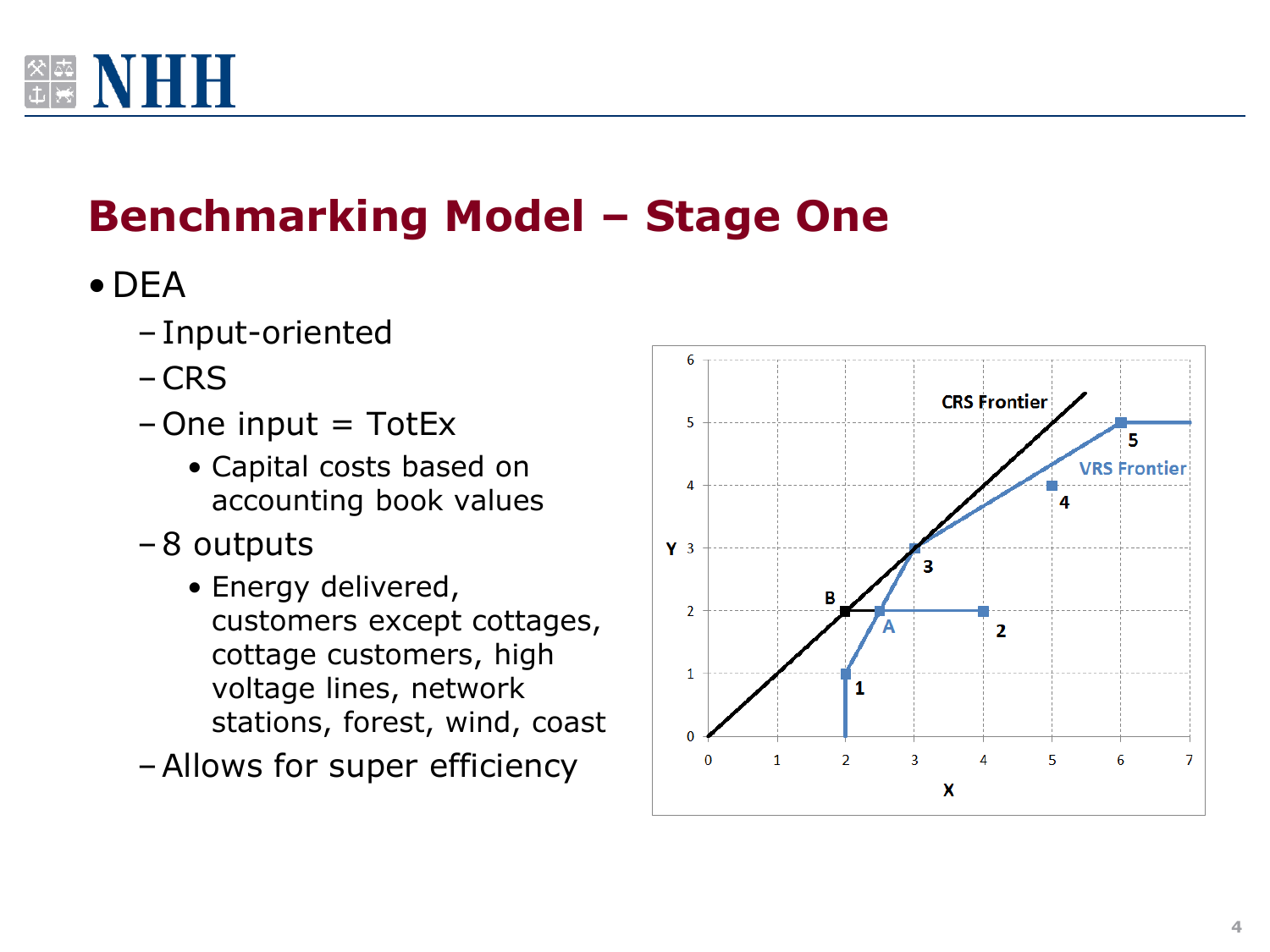

### **Benchmarking Model – Stage Two**

• Environmental Factor Correction – Coefficients calculated via a model using panel data  $-Ln(DEA<sub>res</sub>) = \alpha + \beta Z + u = DEA<sub>res</sub> = e^{(\alpha + \beta Z + u)}$  $-$  EFC =  $e^{(\alpha + \beta Z + u)} - e^{(\alpha)}$  $– DEA<sub>ေ</sub> = DEA<sub>res</sub> - EFC$ 

#### **After 2nd stage**

- Efficiency results are normalized
	- Cost weighted average efficiency  $= 100$  %
- Resulting efficiency score is used to calculate a norm cost for each company
	- *Revenue Cap* = *Cost Norm* x 0.6 + *Cost Base* x 0.4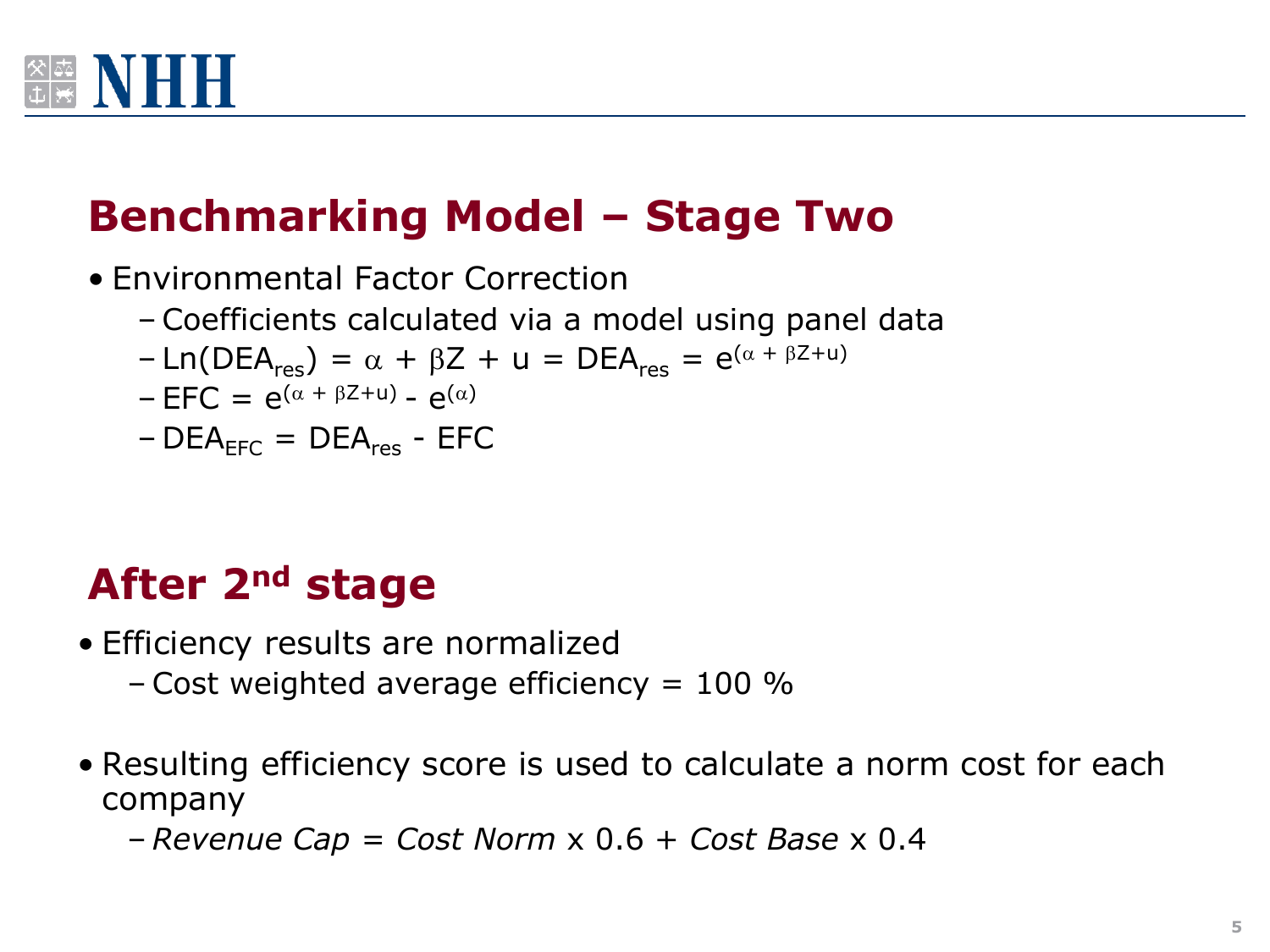

#### **Flow Chart – Efficiency calculation**



**6**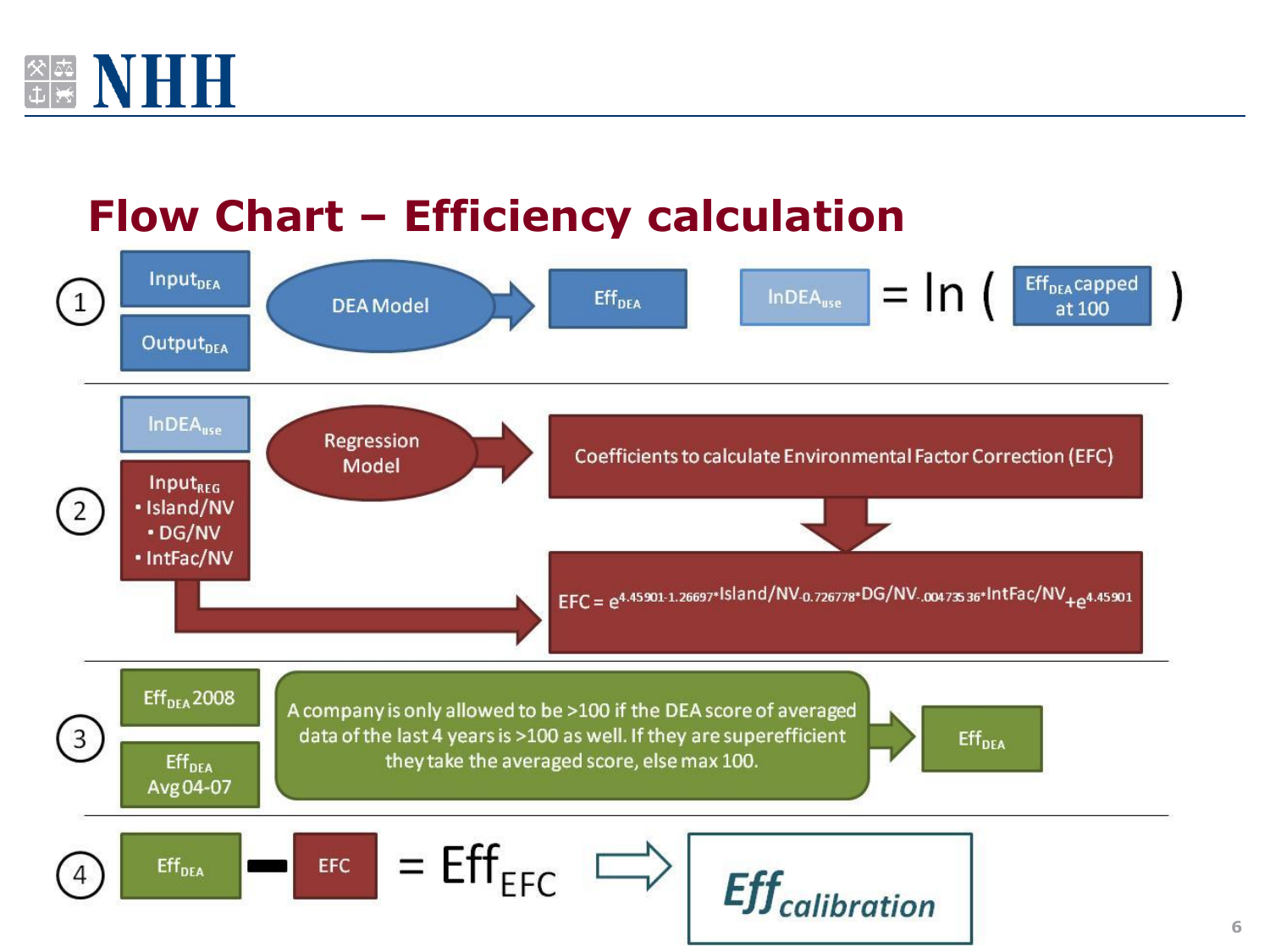

#### **Research Questions**

- How does the project affect the revenue cap of a company?
- Does the regulation model of 2010 compensate companies for investements into DG projects?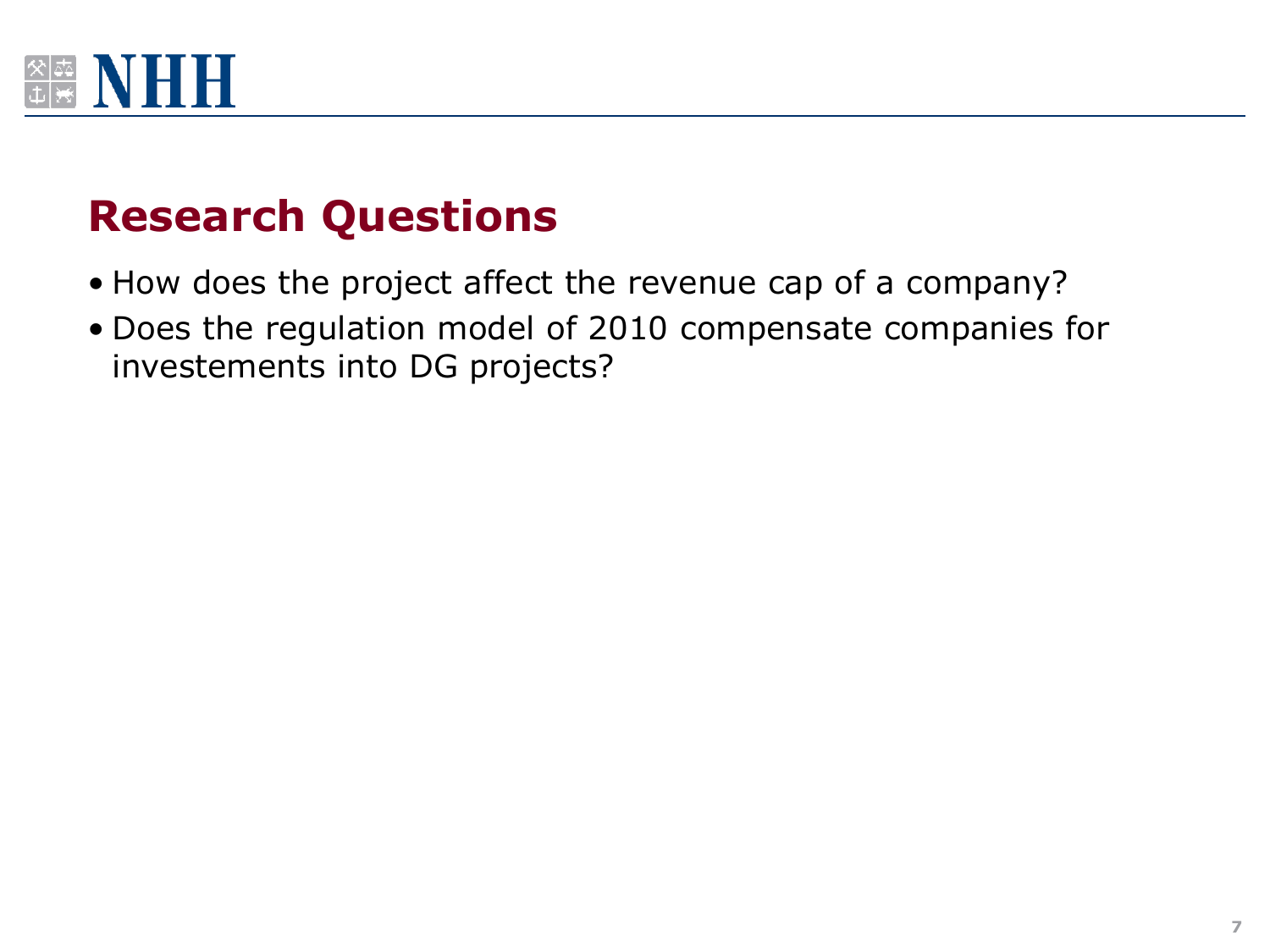

## **A typical DG project in Norway**

- •Extension/reinforcement of the grid to eight small hydropower plants (grid access) totalling 26.67 km
- Increased generation capacity: +25 MW
- •Today's value of future reinvestments:
	- –13 MNOK (with DG)
	- 4 MNOK (without DG)

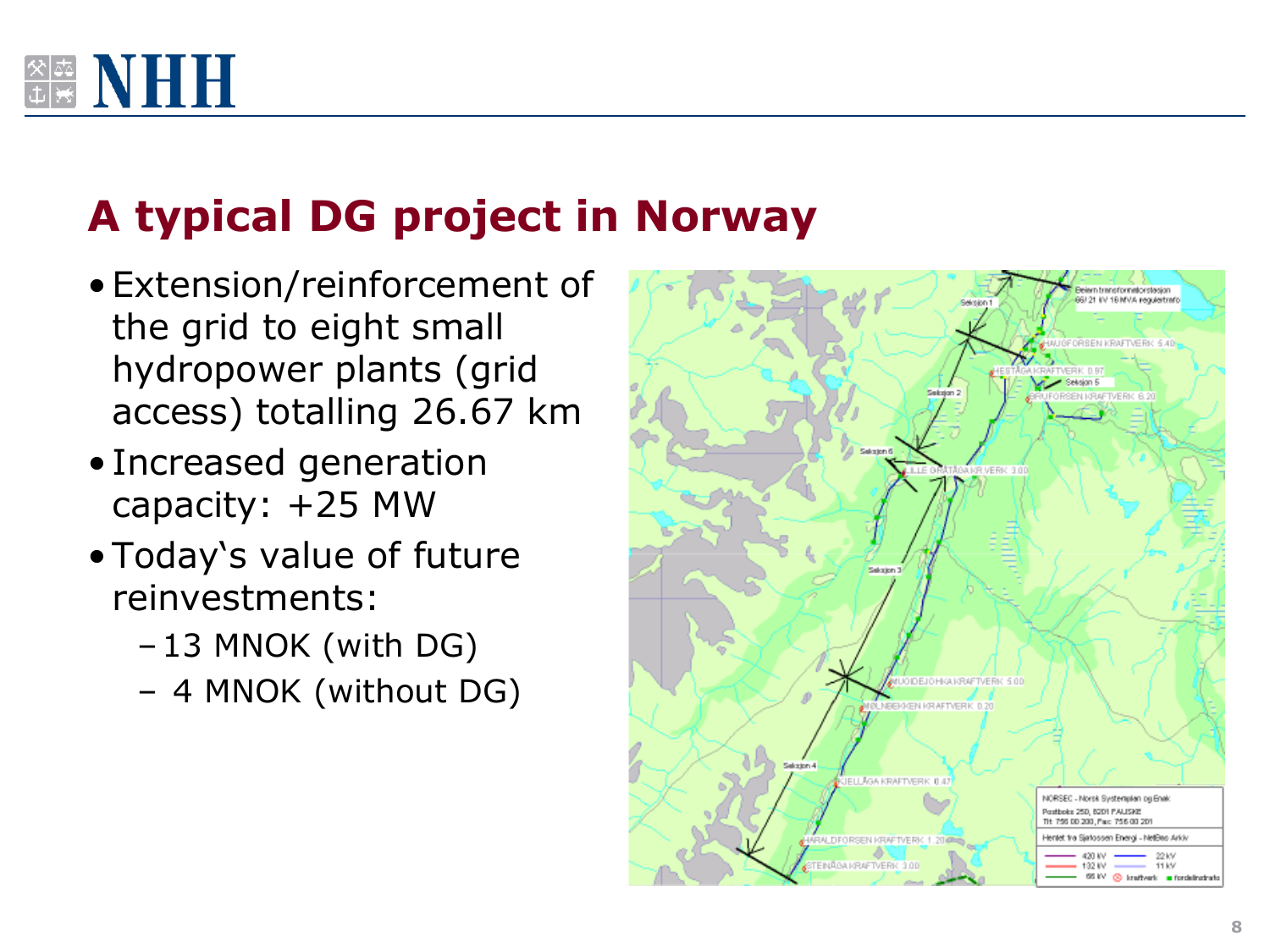

#### **Effects of the project**

| Adding project to BE Nett AS |   | Adding project to Lyse Nett AS  |   | Adding project to Dalane Energi IKS |              |
|------------------------------|---|---------------------------------|---|-------------------------------------|--------------|
| Company                      |   | $\triangle$ RC2 Company         |   | $\triangle$ RC2 Company             | $\Delta$ RC2 |
| <b>SFE Nett AS</b>           |   | -207 SFE Nett AS                |   | -55 SFE Nett AS                     | $-107$       |
| <b>Tussa Nett AS</b>         |   | -187 Tussa Nett AS              |   | -44 Tussa Nett AS                   | $-93$        |
| Sunnfjord Energi AS          |   | -171 Sunnfjord Energi AS        |   | -37 Sunnfjord Energi AS             | $-85$        |
| Stranda Energiverk AS        |   | -82 BKK Nett AS                 |   | -20 Agder Energi Nett AS            | $-68$        |
| x                            | × | x                               | × | x                                   | ×            |
| x                            | x | x                               | × | ×                                   | ×            |
| Fortum Distribution AS       |   | 78 Trondheim Energiverk Nett AS |   | 8 Trondheim Energiverk Nett AS      | 21           |
| Skagerak Nett AS             |   | 116 Fortum Distribution AS      |   | 14 Fortum Distribution AS           | 33           |
| <b>Hafslund Nett AS</b>      |   | 438 Hafslund Nett AS            |   | 53 Hafslund Nett AS                 | 135          |
| <b>BE Nett AS</b>            |   | 714 Lyse Nett AS                |   | 785 Dalane Energi IKS               | 881          |
| Average                      |   | 3 Average                       |   | 3 Average                           |              |

- The project is very profitable for the companies we add it to
- The project has an effect on other grid companies in the industry
	- Average effect is zero because of calibration
- Some companies loose a lot
	- Large shares of distributed generation
	- Size matters
- Companies with no or little DG don't suffer or win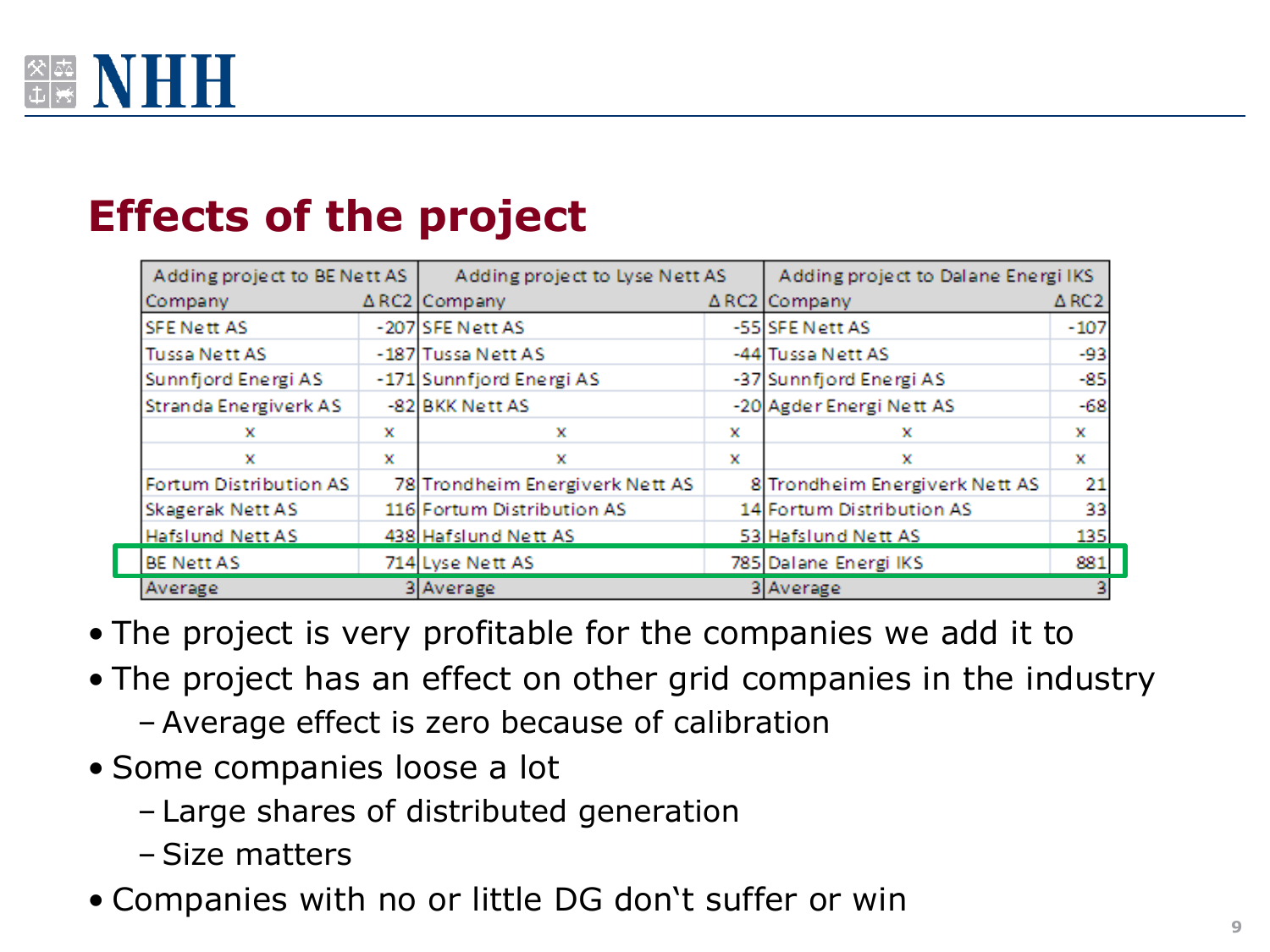

#### **Effects of the project on the industry**

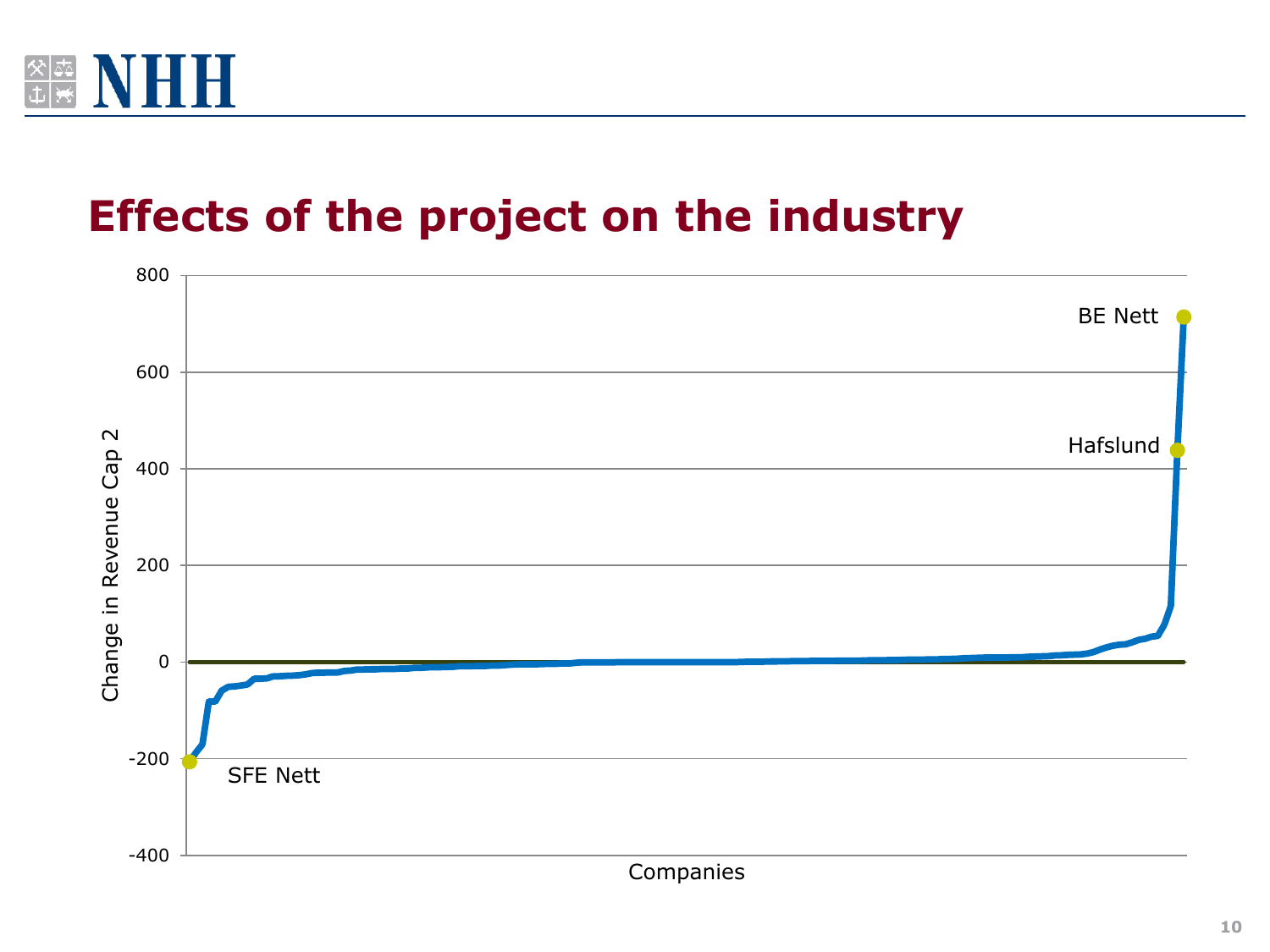



**Sensitivity analysis - DG coefficient**

•The DG Coefficient drops rapidly more DG is added – i.e. companies will be paid less per share of DG

– Incentive to invest early?

•The drop in coefficient reduces the effect of the EFC for companies with DG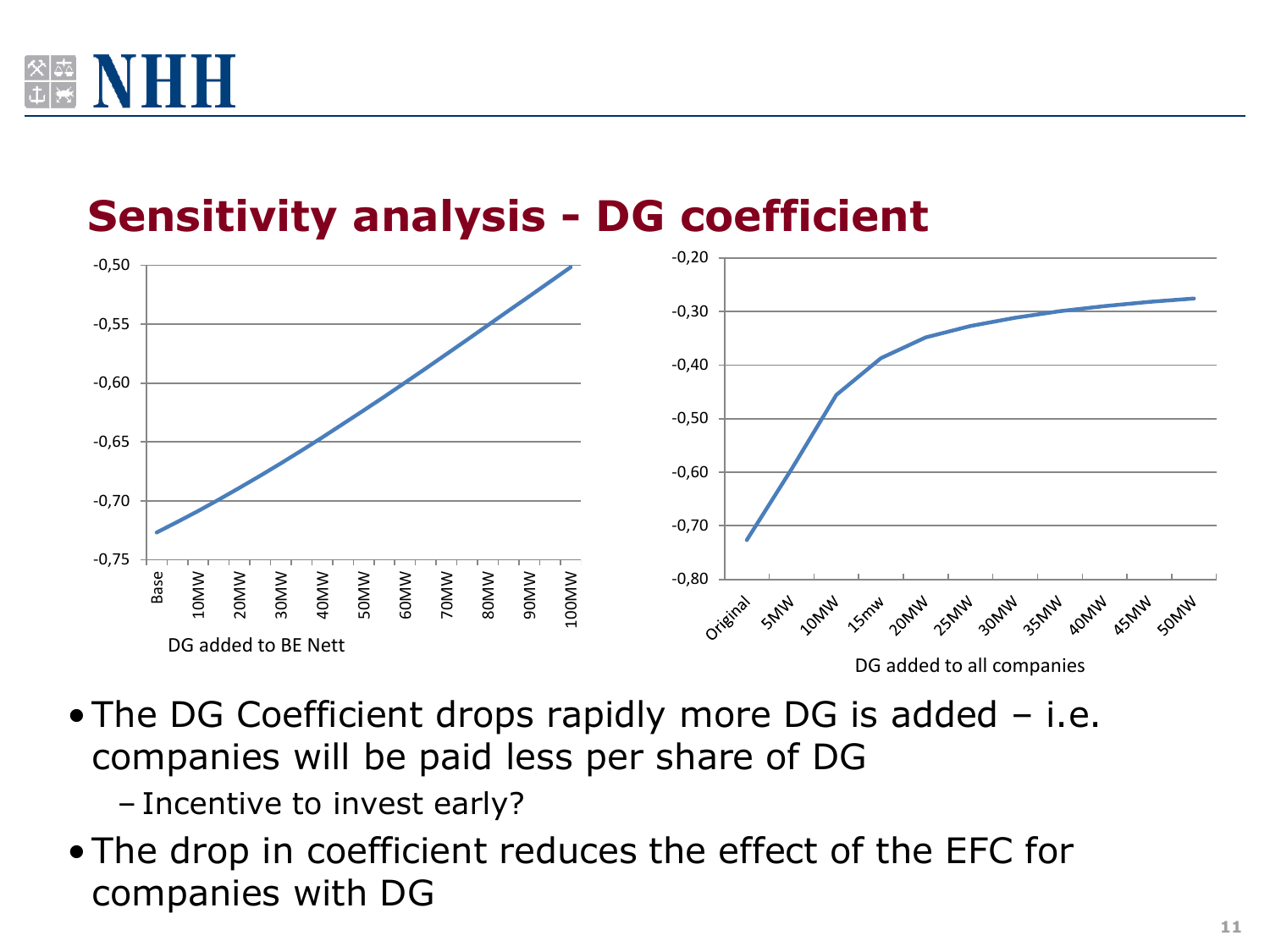

#### **Sensitivity analysis – EFC for DG companies**

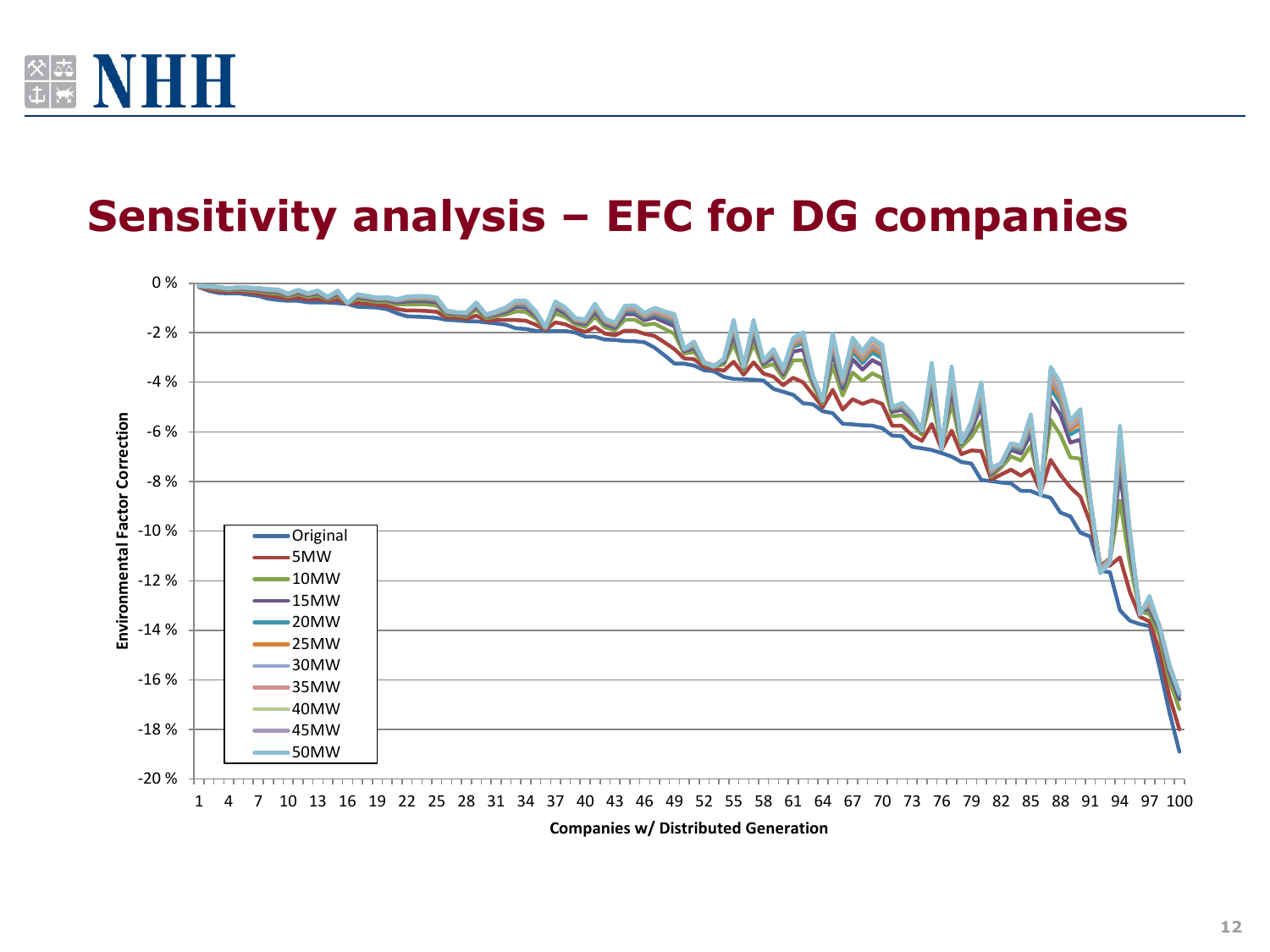

#### **Sensitivity analysis – Total efficiency**

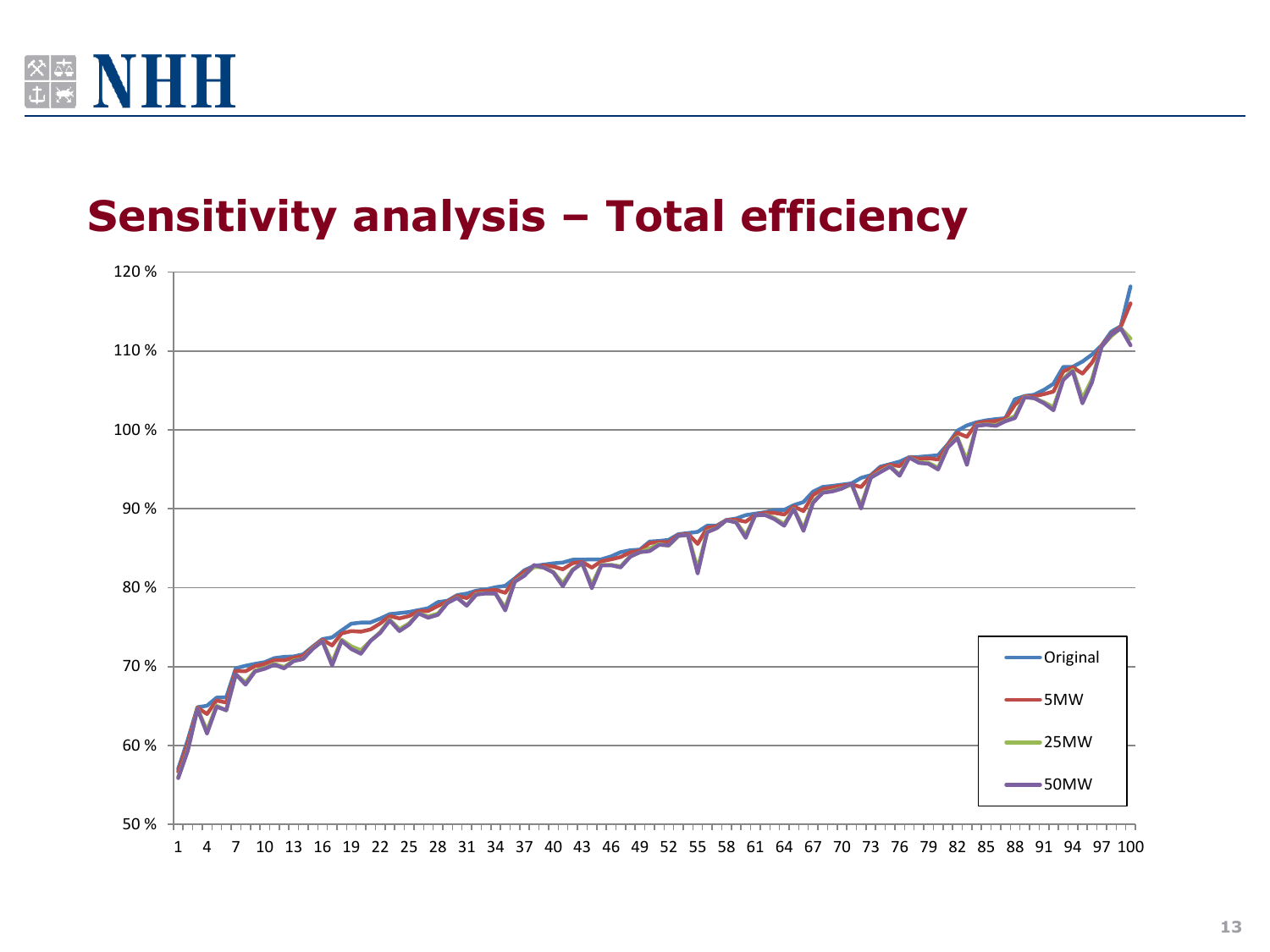

### **Changing Coefficients**

• Adding 25 MW with a 3% efficiency loss

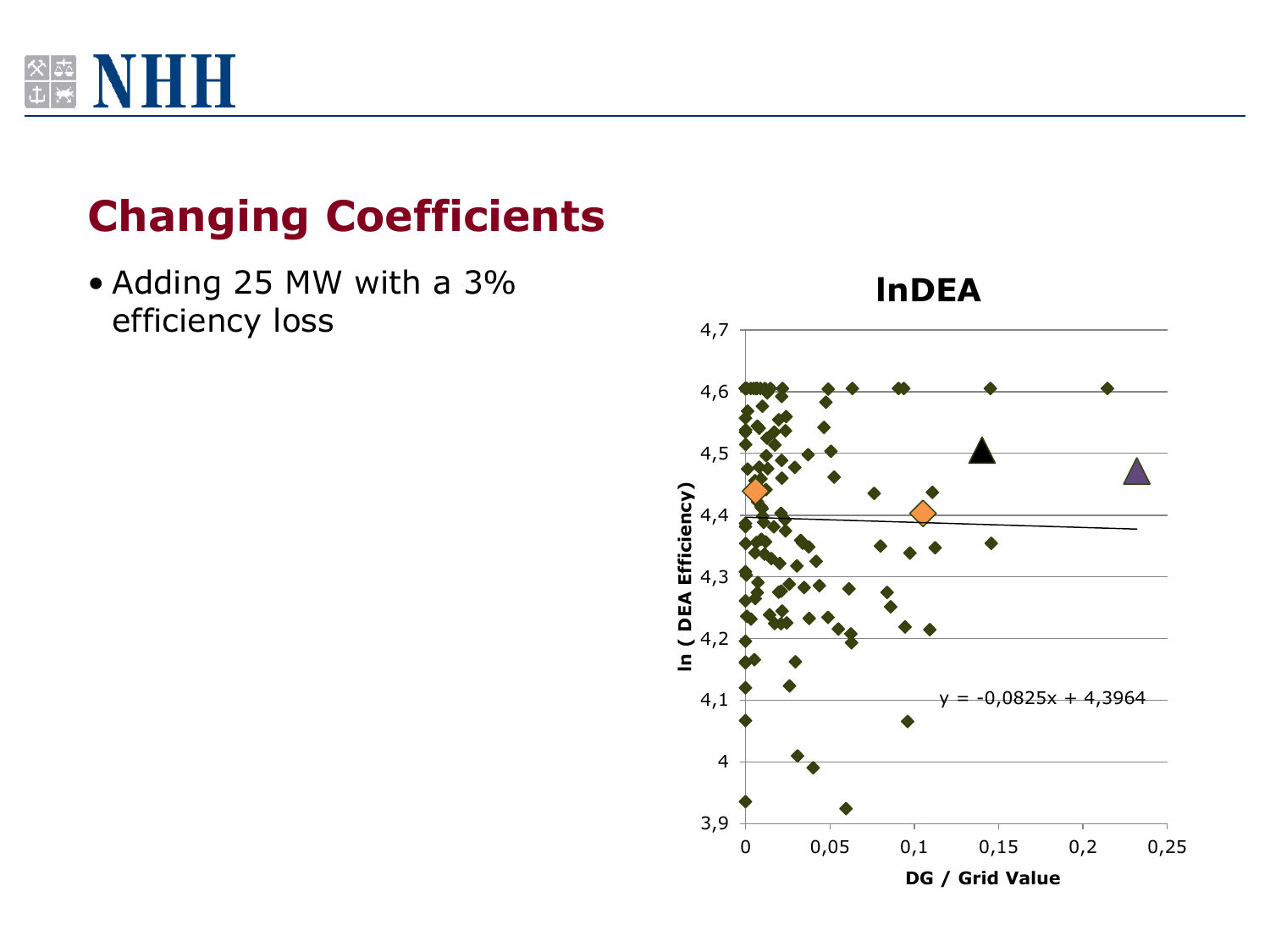

### **Possible model change from 2012**

- New model moves environmental variables into the second stage:
- First stage
	- DEA with 1 input (costs) and 5 outputs (Energy Delivered, Customers with and without cabins, Network stations and High Voltage Lines)
- Second stage
	- Regression with 1 dependent (DEA efficiency) and 6 independent variables (Islands, DG, Interfaces, Forest, Snow and Wind)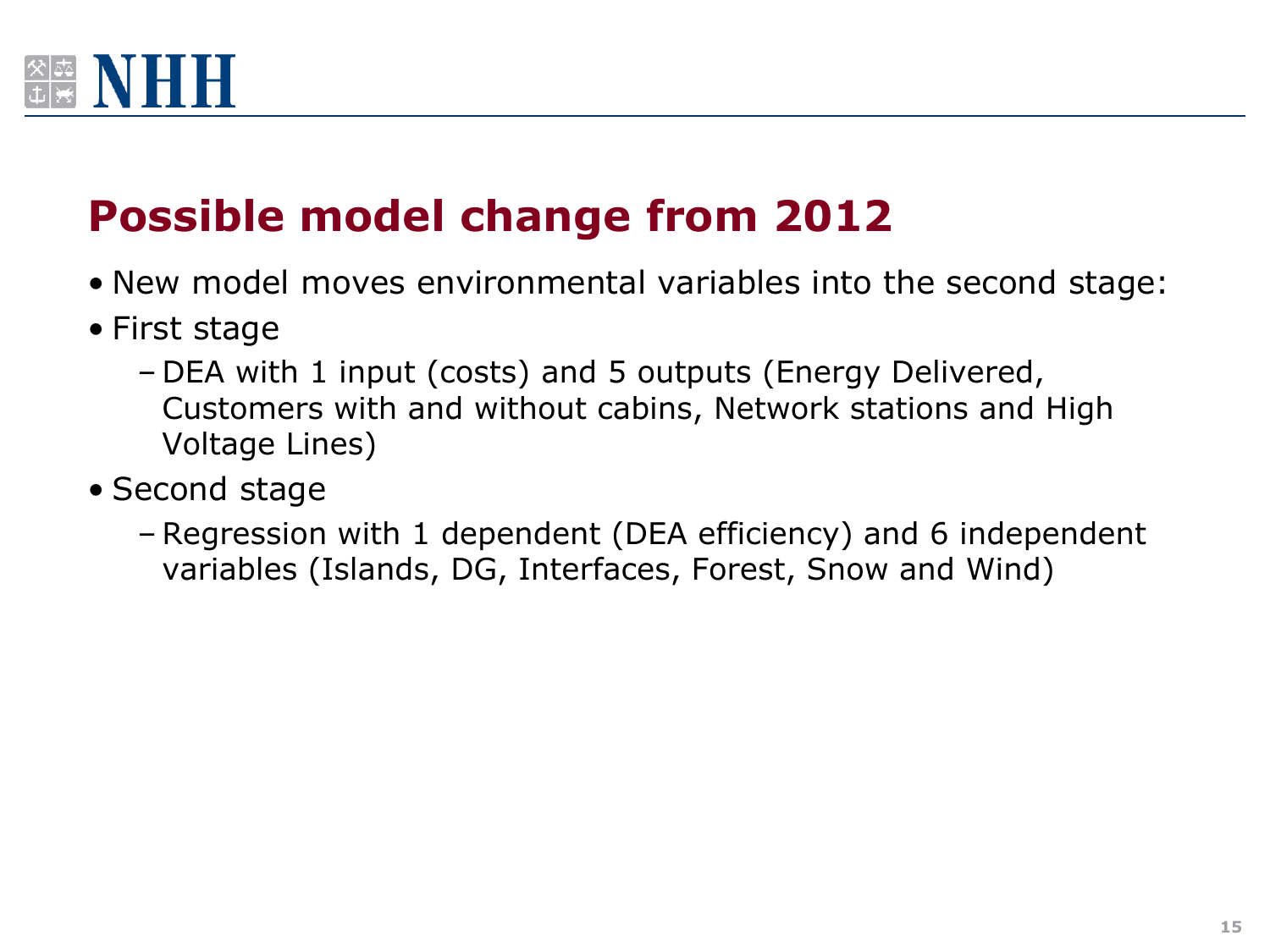

#### **Total Effect of the Model Change**

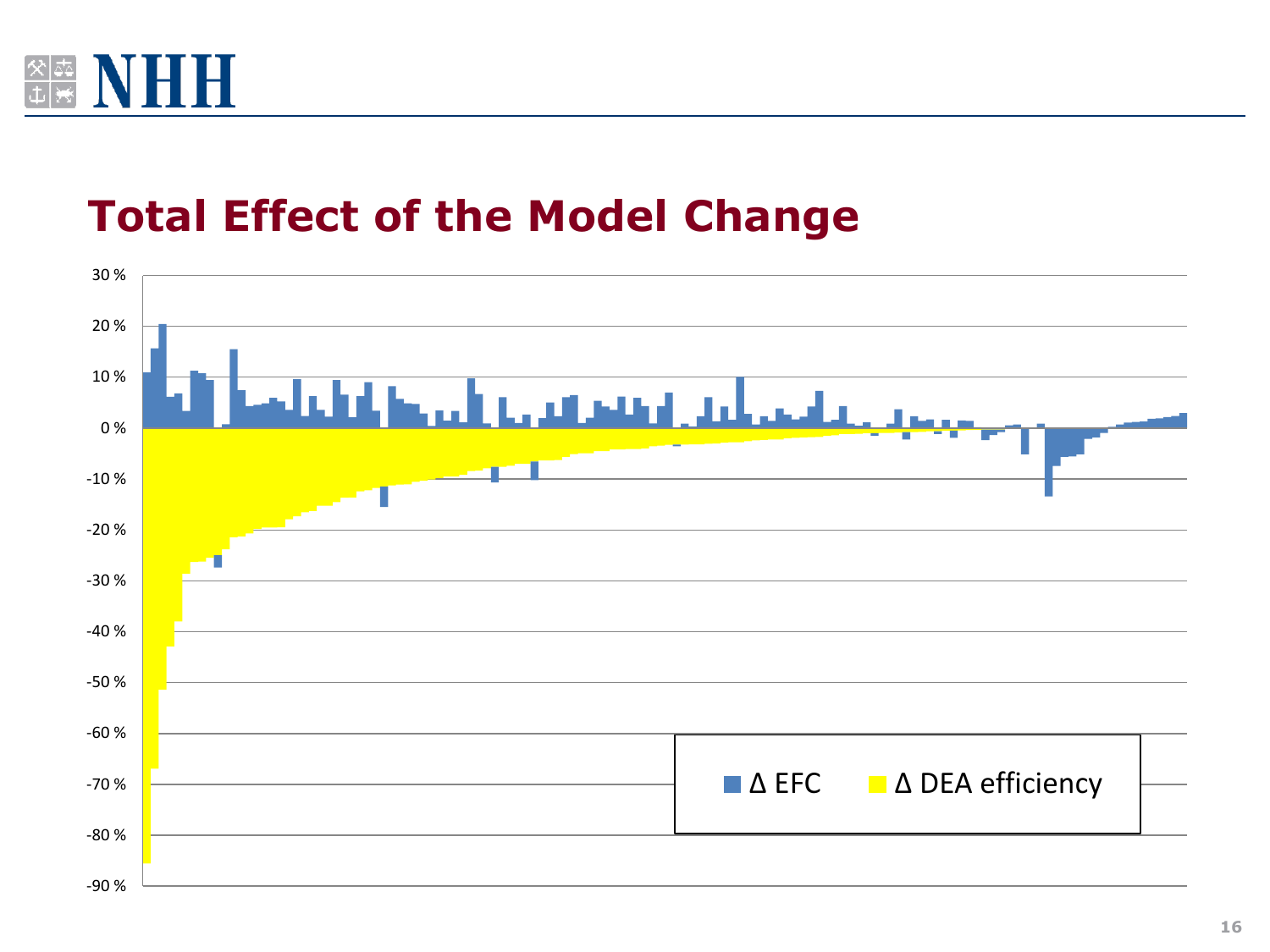

#### **Change in Revenue Cap for Project in New Model**

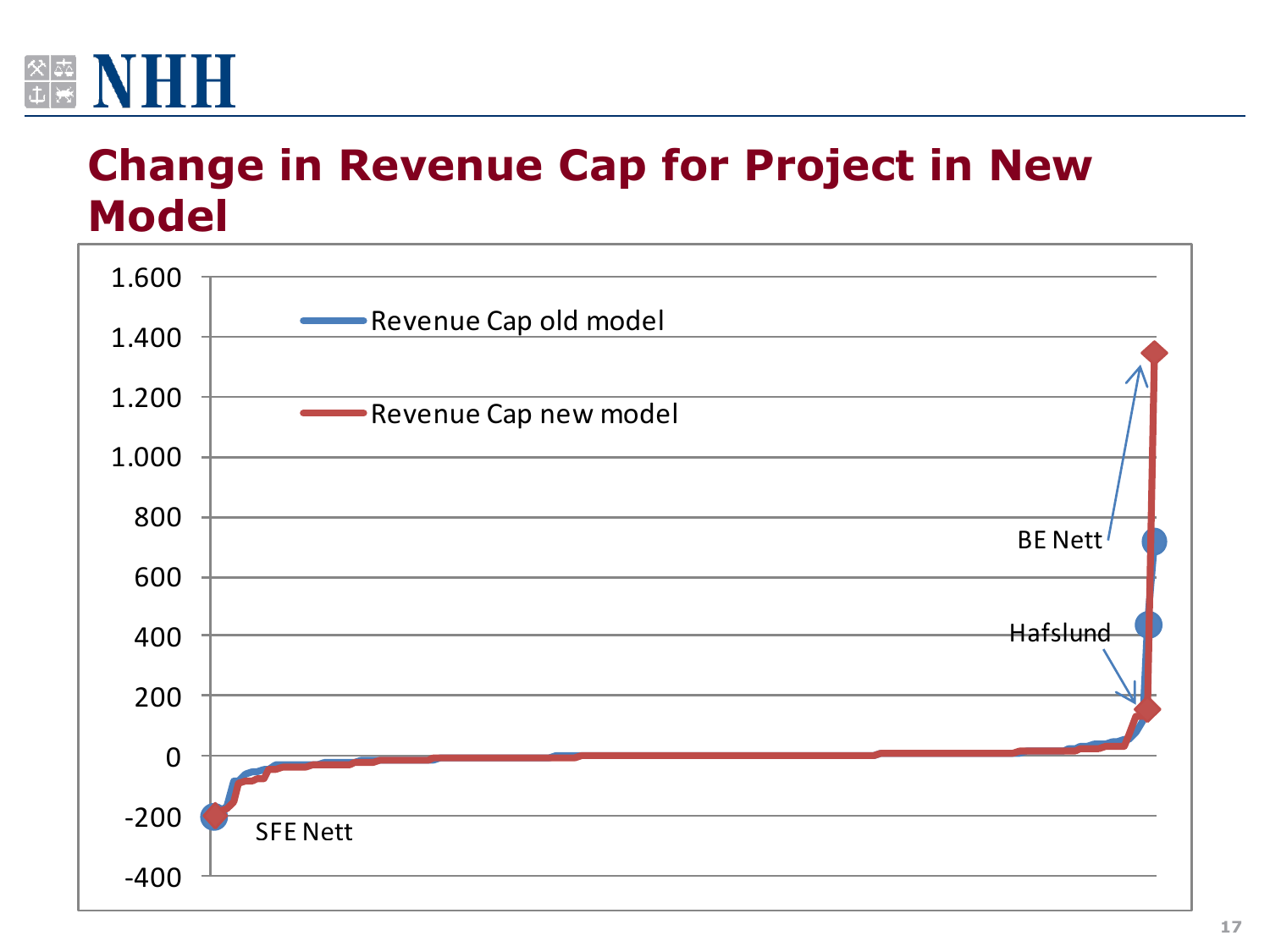

# **Conclusions**

- Increasing the amount of DG increases the revenue cap significantly for the company adding the DG capacity – Other companies are affected
- DG actions of one company affect the industry as a whole
	- Companies receive less and less compensation per unit of DG as the industry adds DG capacity
	- Early investment in DG may be beneficial
- The new model compensates companies even more for adding DG capacity